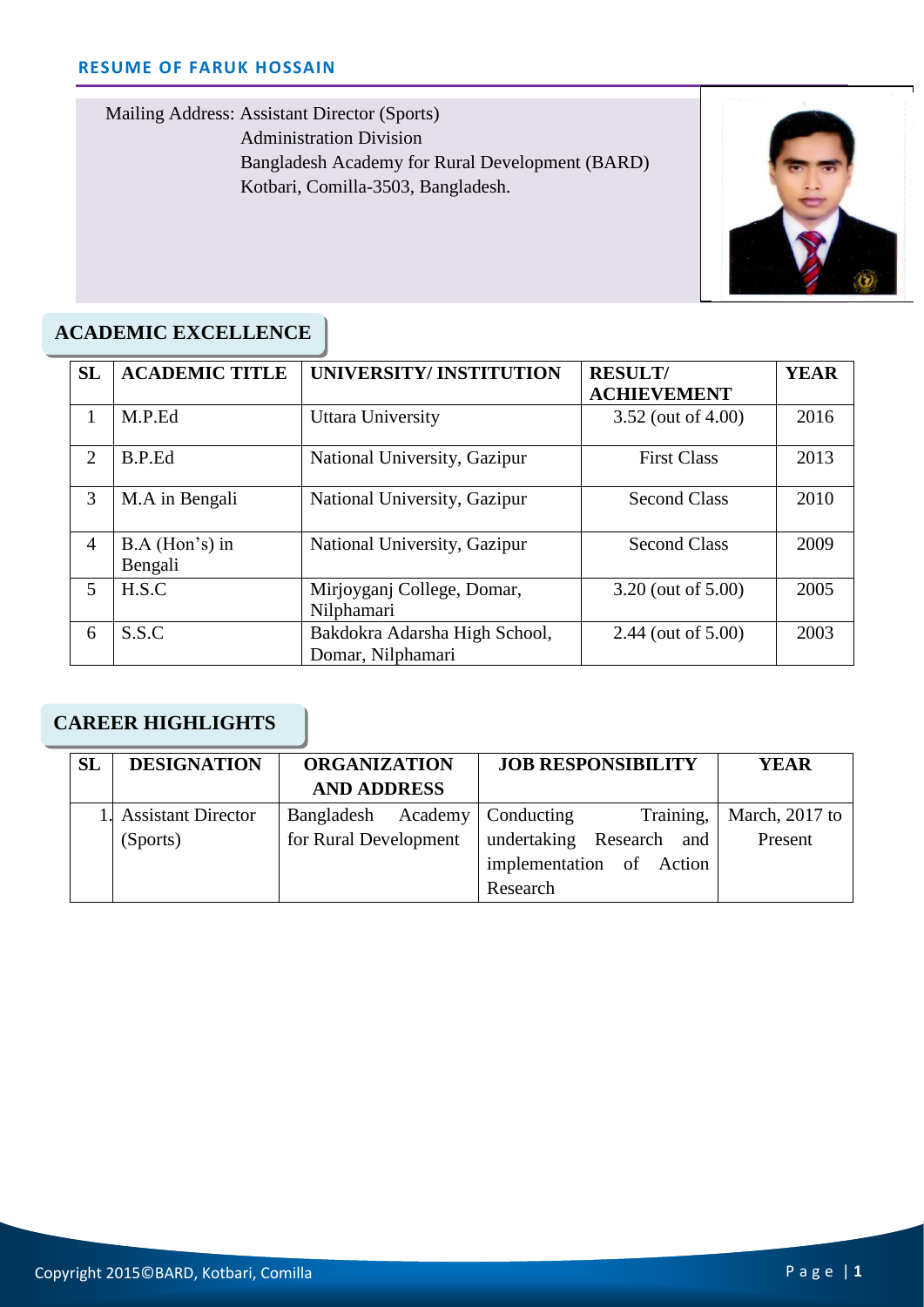Mailing Address: Assistant Director (Sports) Administration Division Bangladesh Academy for Rural Development (BARD) Kotbari, Comilla-3503, Bangladesh.



#### Cell: **SPECILIZATION HIGHLIGHTS**

| <b>SL</b> | <b>AREAS OF SPECIALIZATION</b>              |  |
|-----------|---------------------------------------------|--|
|           | Physical Education, Health Science & Sports |  |
|           | Scouting                                    |  |
|           | Bengali Language & Literature               |  |
|           | <b>Fraining</b>                             |  |

## **TRAINING**

| SL | <b>TRAINING TITLE</b>                 | <b>ORGANIZATION</b>                     | <b>LOCATION</b> | <b>YEAR</b> |
|----|---------------------------------------|-----------------------------------------|-----------------|-------------|
| 1. | <b>Computer Basic Course</b>          | Ministry of Youth & Sports              | Nilphamari      | 2008        |
|    |                                       |                                         |                 |             |
| 2. | <b>Scouting Orientation Course</b>    | <b>Bangladesh Scouts</b>                | <b>Dhaka</b>    | 2013        |
| 3. | <b>Scout Unit Leader Basic Course</b> | <b>Bangladesh Scouts</b>                | <b>Dhaka</b>    | 2013        |
| 4. | <b>Rugby Coachers &amp; Referees</b>  | <b>Bangladesh Rugby Union</b>           | <b>Dhaka</b>    | 2013        |
|    | <b>Training Course</b>                |                                         |                 |             |
| 5. | <b>Football Referees Training</b>     | <b>Bangladesh Football Federation</b>   | <b>Dhaka</b>    | 2013        |
|    | Course                                |                                         |                 |             |
| 6. | <b>Handball Referees Training</b>     | <b>Bangladesh Handball Federation</b>   | <b>Dhaka</b>    | 2013        |
|    | Course                                |                                         |                 |             |
| 7. | <b>Volleyball Referees Training</b>   | <b>Bangladesh Volleyball Federation</b> | <b>Dhaka</b>    | 2013        |
|    | Course                                |                                         |                 |             |
| 8. | Kabaddi Referees Training             | Bangladesh Kabaddi Federation           | Dhaka           | 2017        |
|    | Course                                |                                         |                 |             |